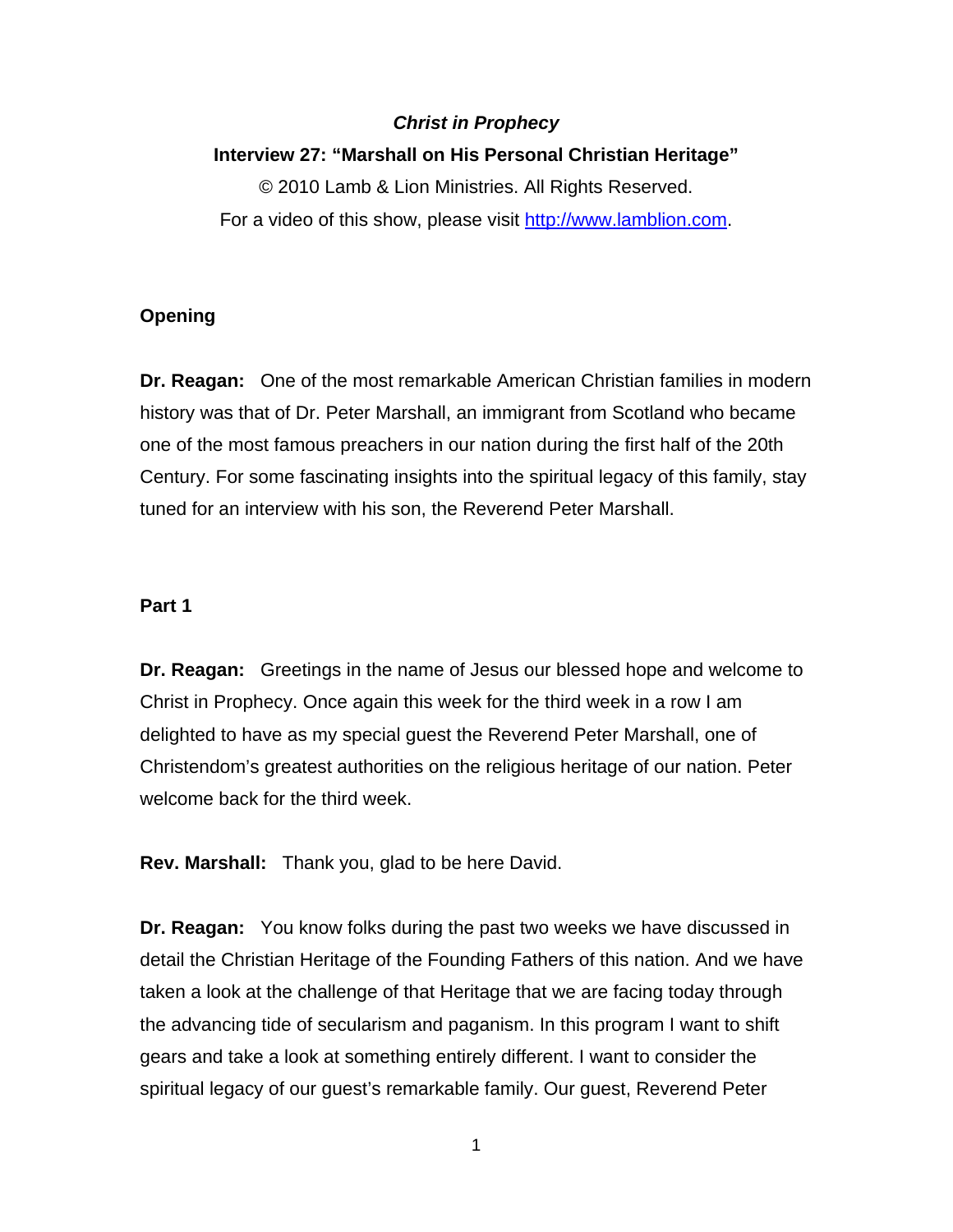Marshall grew up in the shadow of two very famous people. His Dad, Dr. Peter Marshall was the most famous preacher or one of them anyway in America during the first half of the 20th Century. After his Dad's death from a heart attack in 1949 at the age of only 46, his Mom, Catherine Marshall became an even more famous person as a biographer of her husband, a compiler of his sermons and prayers and as a novelist. Then in 1977 our guest stepped out of the shadows of his famous parents when he published his seminal study of the Christian Heritage of America a book entitled, "The Light and the Glory." Peter lets begin our discussion with your remarkable father. Tell us how he came to this country and how he became a preacher.

**Rev. Marshall:** Well he stepped ashore at Ellis Island in New York City, David, like so many other millions of immigrants, 1927. He had 5 dollars in his pocket when he landed here, and no real definite plan of what he was going to do.

**Dr. Reagan:** But why in the world did he come in the first place?

**Rev. Marshall:** He felt led by the Lord to come.

**Dr. Reagan:** He had a sort of Damascus experience with the Lord, didn't he?

**Rev. Marshall:** Yeah, he did, he had in the early chapters of, "A Man Called Peter," Mother's biography of Dad, she talks about his time in Scotland. But he had a dramatic encounter with the Lord when the Lord was really trying to get his attention and trying to answer prayers that he and his mother were praying about whether he should immigrate to America, and he felt sure that he was supposed to do that.

**Dr. Reagan:** So he arrives with 5 bucks in his pocket.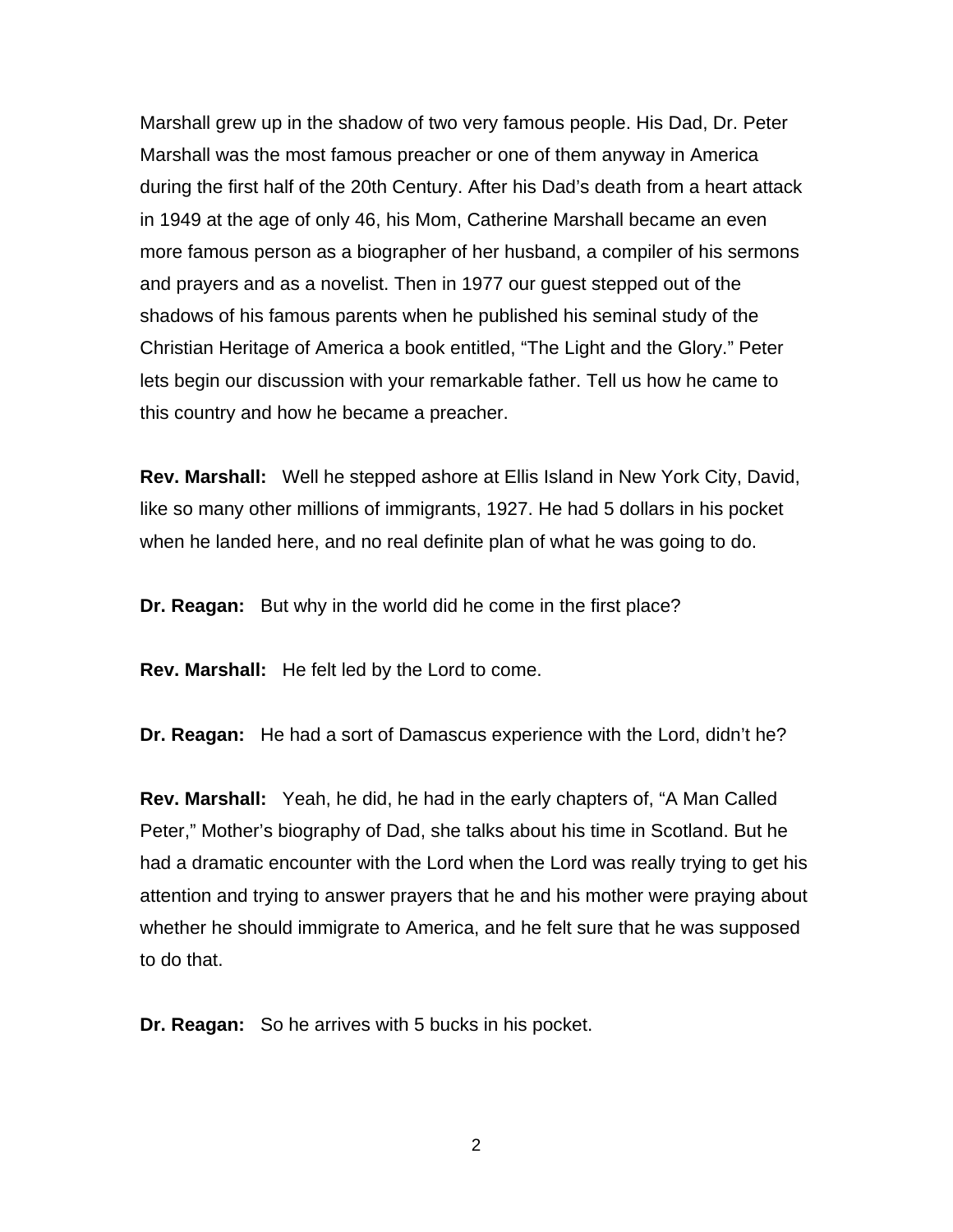**Rev. Marshall:** Yeah. Dad ditches across the state of New Jersey, blistering hot summer, got enough money together to go down to Birmingham, Alabama, where two of his buddies from Scotland already were, and joined them down there in Birmingham, worked as a cub reporter on the *Birmingham News Newspape*r. He went to First Presbyterian Church in Birmingham. And the men's Bible class saw the call of God on his life and helped get together some spending money so that he could answer that call and go to seminary Columbia Theological Seminary, outside of Atlanta.

**Dr. Reagan:** Actually wasn't the men of his Sunday school class, who raised money for him and said, "Man you've got to go to Seminary."

**Rev. Marshall:** Yeah, that was, I mean how the Lord worked that out for him. So it was really, it is an amazing…

**Dr. Reagan:** I got tickled, I think I may have read this in your Mother's biography of him that while he was at seminary the teacher, the preaching teacher told him that his style was completely unorthodox and violated all of the rules, but it was effective, so stick with it.

**Rev. Marshall:** Well they didn't, thank God they didn't mess with it. You know the faculty decided not to try to change that, because Dad wrote his sermons out and as you are well aware in the book, his war time sermons, I have retained that. He wrote those out in poetic style with sentences descending and you know that kind of thing. He would, Dad had the soul of a poet so his sermons were very descriptive. As one of the women at New York Avenue Presbyterian Church in Washington, where I was raised when Dad was Pastor there, Lincoln's church, she said, "He made Jesus so real to us, that we felt like we could hear the rustling of His robes as He passed." I mean he had a gift.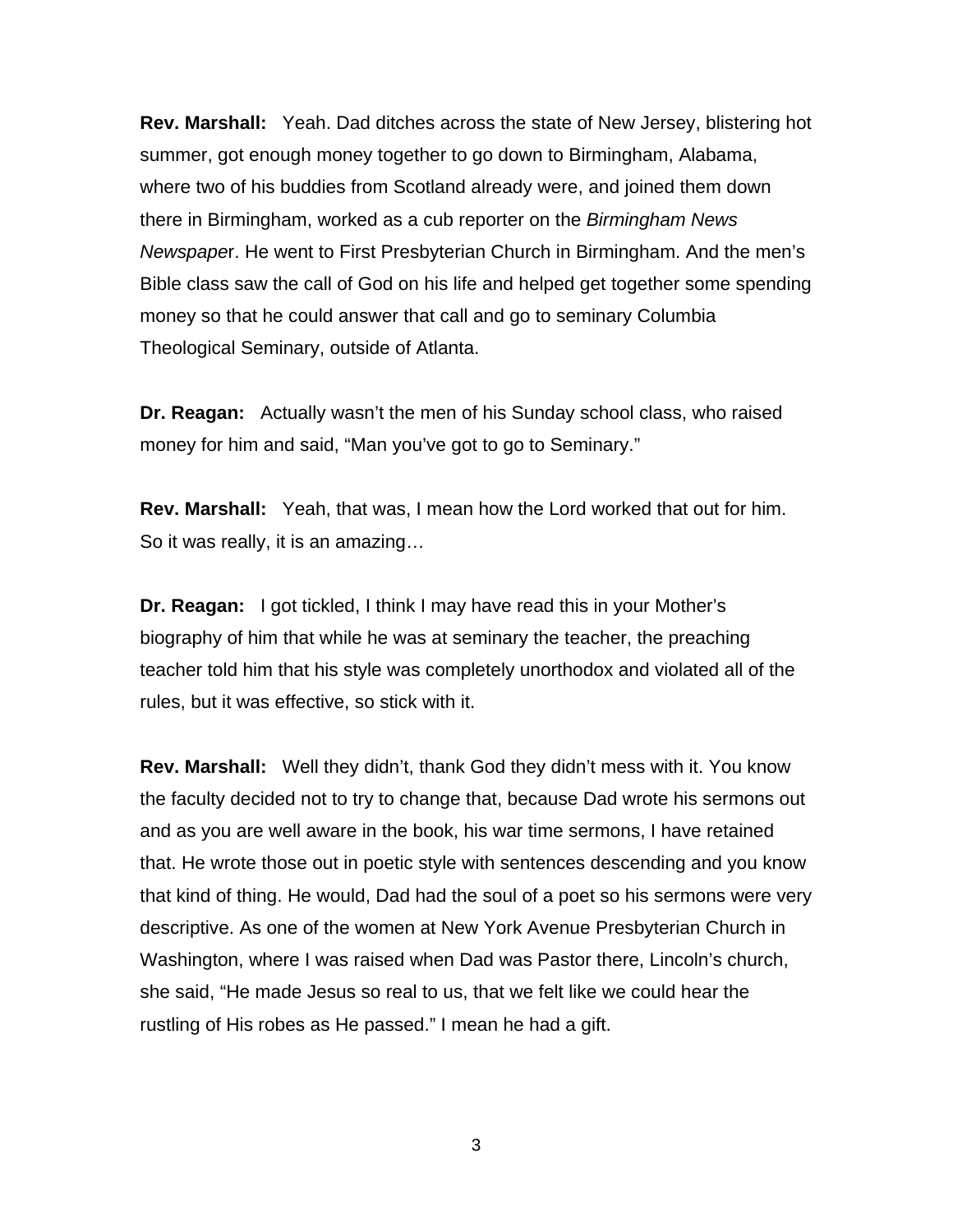**Dr. Reagan:** Well that's quite true and he was called the poet preacher, and he really was a poet.

**Rev. Marshall:** Yeah.

**Dr. Reagan:** I mean he wrote in blank verse but it was incredible the power of his sermons. People came from all over to hear him.

**Rev. Marshall:** Yeah they sure did, lines would go around the church for blocks.

**Dr. Reagan:** Young people, he had a real appeal to young people.

**Rev. Marshall:** Oh, yeah. Young people loved him because Dad would go on a preaching mission somewhere in New Orleans or somewhere at one of his seminary roommates loved to have him, invite him down there to do preaching missions in New Orleans. And you know he would preach, preach his heart out for an hour or so, and then he would stay around and with the young people and play the piano and sing and play games and stuff until the wee hours of the morning. He loved to do that.

**Dr. Reagan:** I was impressed too by the fact that when he graduated from Seminary he already had a reputation as a great preacher and he was offered a pulpit at a large church in Atlanta, and he said, "No he wasn't ready for that." So he went to Covington, Georgia instead and took a small church. And then went to the church in Atlanta and then was called at age 34, I believe it was to go to this very prestigious church, the Church of the President's in Washington, D.C., New York Avenue Presbyterian Church.

**Rev. Marshall:** Three blocks from the White House.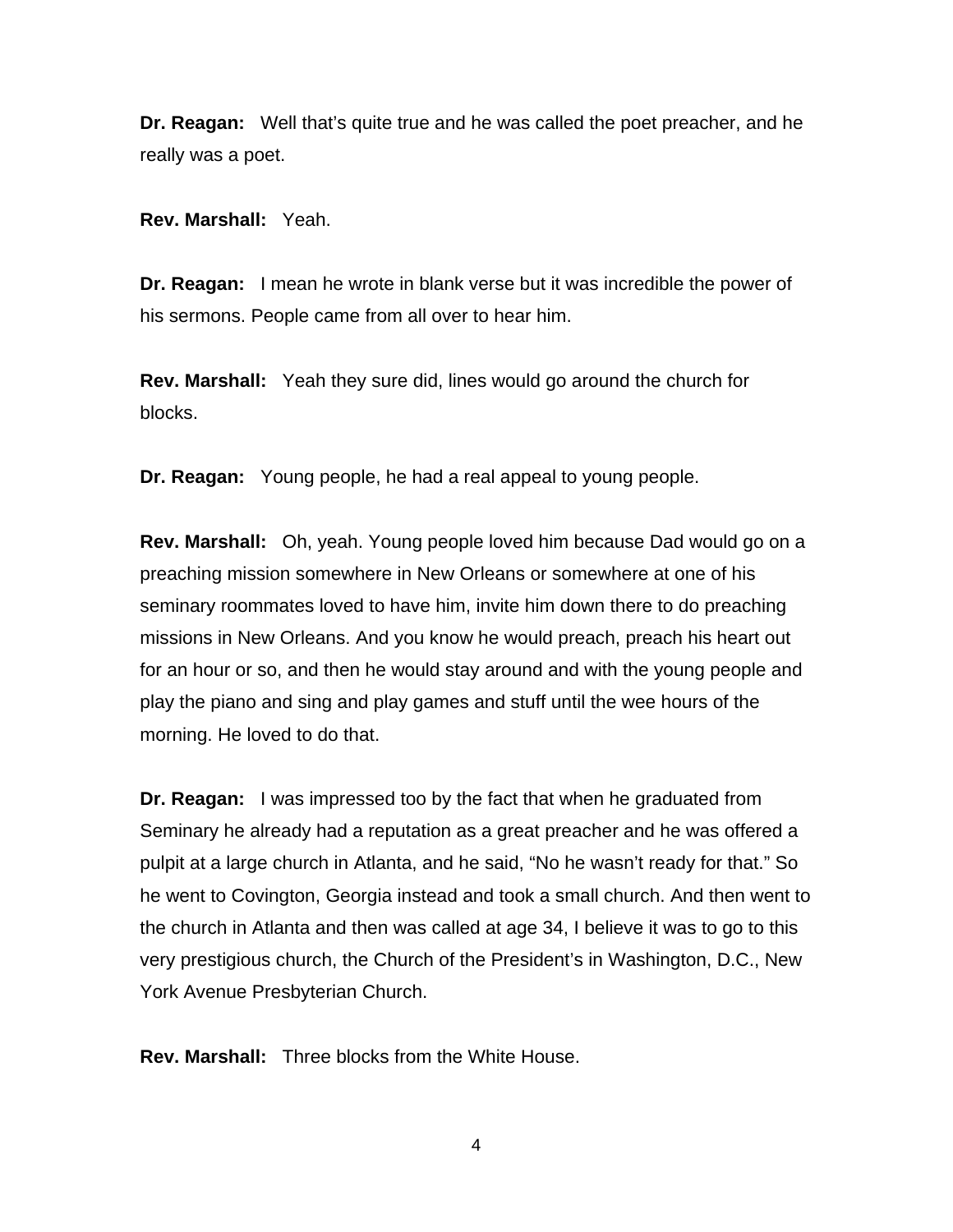**Dr. Reagan:** And your Mom was only 22 years old.

**Rev. Marshall:** Yeah, Mom…

**Dr. Reagan:** It must have been quite an experience for her.

**Rev. Marshall:** Oh, boy she was, she was, you know she was thrown into this, this church, high bound at that point by tradition and where the Gospel had not really been broken loose for a number of years. And people can watch the movie or read the book, but Dad went through a couple of years of real tough sledding until the Lord finally broke through all of that and that church experienced just an explosion of new people coming in. US Senators, Representatives, the choir became absolutely stupendous; I can still hear that choir from when I was a little boy, fabulous choir.

**Dr. Reagan:** I have seen photographs of people standing in line to get into church.

**Rev. Marshall:** Oh, no question about that. That would happen almost every Sunday, lines that would go around the church for several blocks. Even in snow, driving rain, people, pictures of people under their umbrellas waiting to get in there because they would have two services and they would be waiting to get into the 11 o'clock service, you know after the first, waiting for the first service to dismiss. And the sanctuary was large, I mean there were a lot of people coming, and they were coming again for Jesus, because Dad made Jesus so real, and his preaching was very relevant. I mean he talked about people's issues. And that is the way I have already preached too, I have no patience for concept driven services that go over people's heads, I mean that is not preaching to me, you've got to touch people's hearts with the issues that govern their daily lives. You know the money the marriage…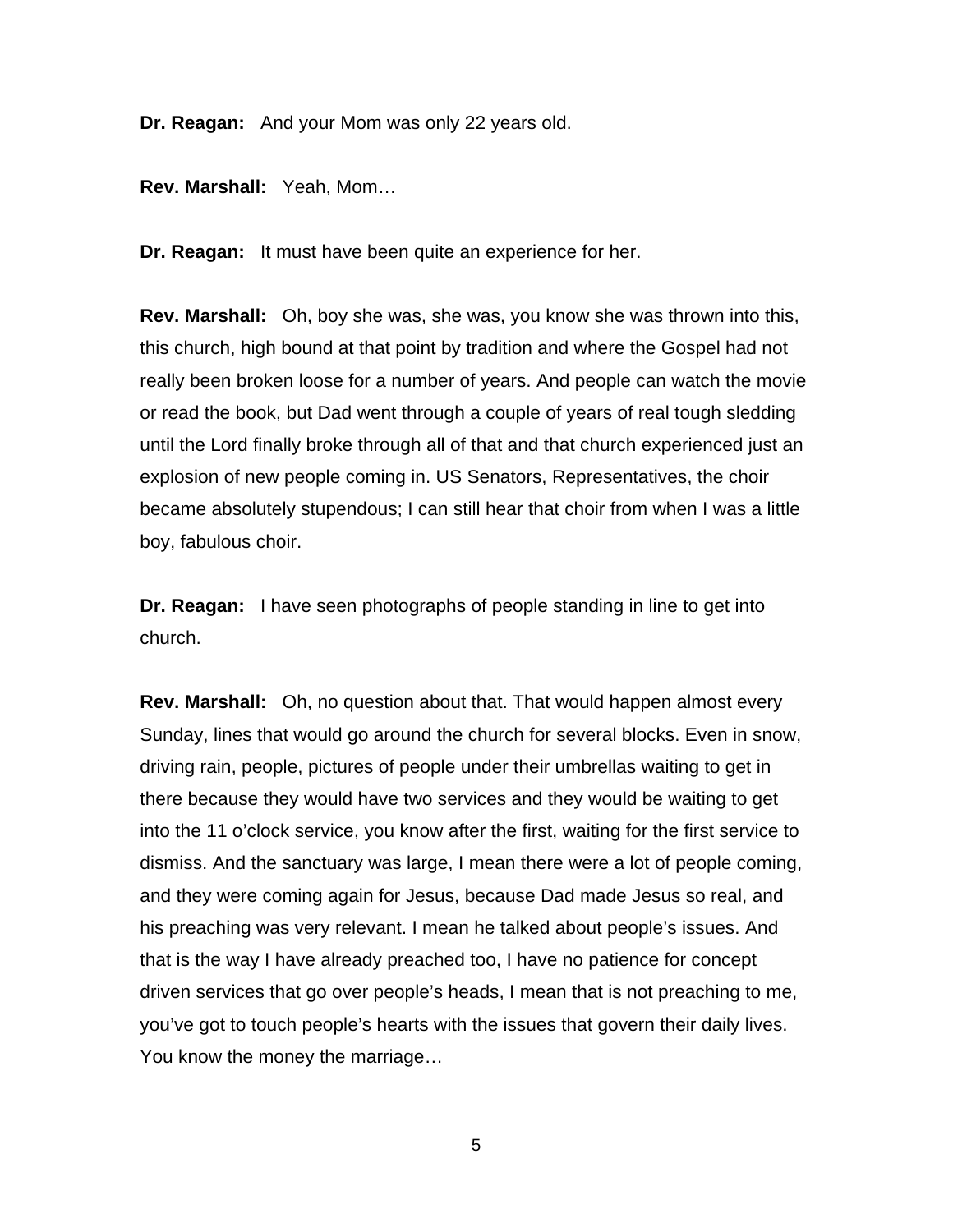**Dr. Reagan:** Reminds me of a church I went to in Oklahoma one time to preach at and it would seat about 800 and there were probably 40 people there that morning, look like they had been shoot out of a shot gun. And I was wondered what was going on here. And when it was over, I went out to the lobby and there was the last week's bulletin and I picked it up and the sermon was the Ontological Perspective of Karl Barth.

**Rev. Marshall:** Well, yeah.

**Dr. Reagan:** Who cares?

**Rev. Marshall:** Yeah, good luck. I met Karl Barth, he was an absolutely magnificent theologian, but to try to preach his theology from the pulpit, it is no, no. Read him in your study and then preach something from him, you know that will touch your people.

**Dr. Reagan:** Now another aspect that I would like you tell us about, concerning your Father is that he in the last two years of his life served as the Chaplain of the United States Senate.

**Rev. Marshall:** Right.

**Dr. Reagan:** Selected once by Republicans, and another by Democrats, I believe.

**Rev. Marshall:** Both, Dad ministered to both of them. Prior to Dad's coming, as Senate Chaplain, prior to his taking that office, the Senators usually didn't show up for the Morning Prayer. They would, you know they would just drift in, you know when they felt like it kind of thing. I can remember several years back, David, I had an old man come up to me and he said, when I was preaching somewhere in the country, he said, "I was the…" not UPS, he said, "I was the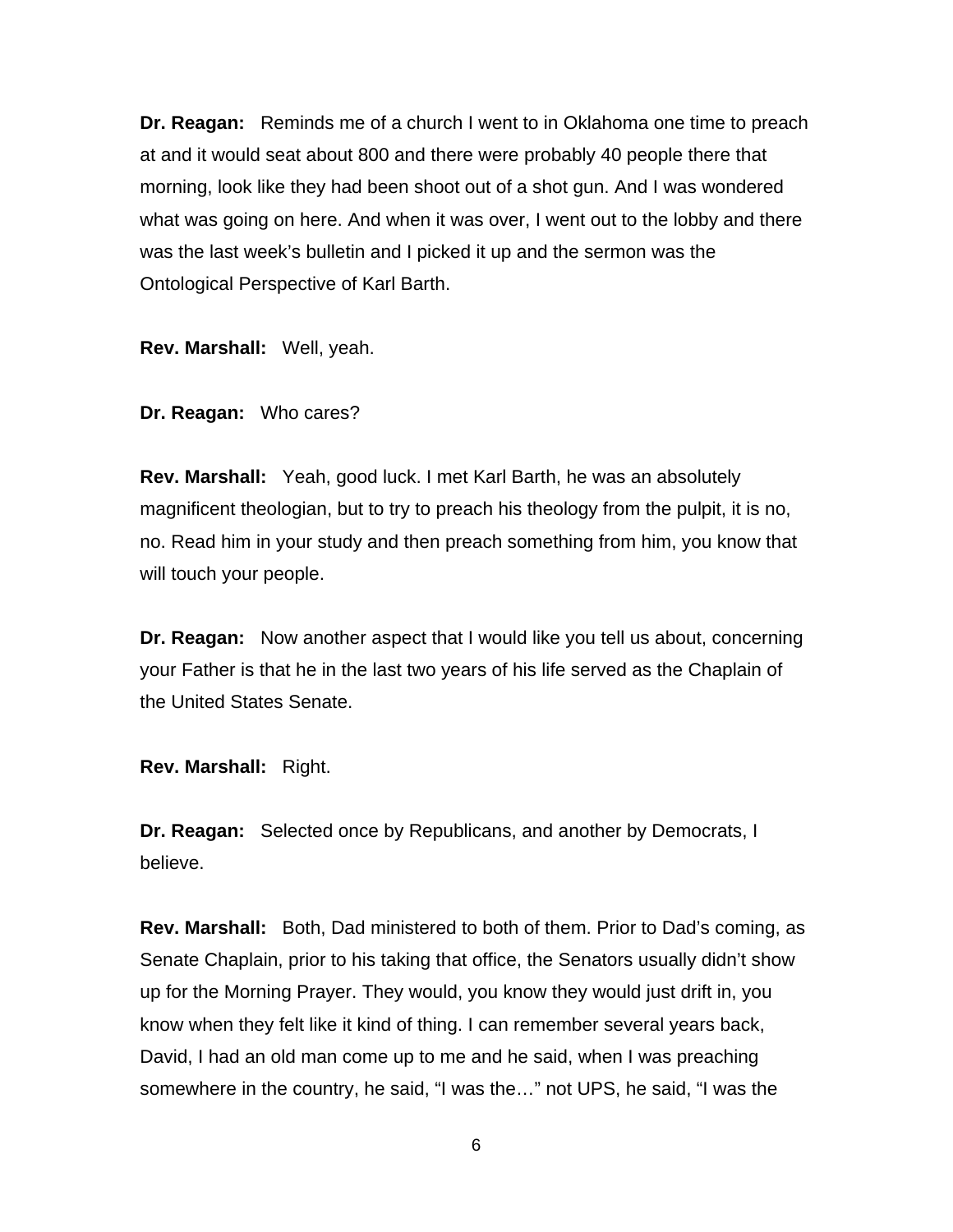UPS guy that covered the beat of Capital Hill when your Dad was Senate Chaplain." He said, "I remember him, very, very well." He said, prior to what I just said, prior to his coming, you know they wouldn't show up for the prayer, he said, "He started praying, when he took office, he started praying," and he said, "soon they started showing up." And he said, "I can hear it still in my mind." He said, "The Senates starts at noon," and he said, "You know the clock that minute hand would move up toward noon," and he said "the cry would go through the corridors of the Capital Building saying, "Marshall's up, Marshall's up."

**Dr. Reagan:** Time to pray.

**Rev. Marshall:** That meant to get in there, he said, "I can still hear it."

**Dr. Reagan:** Well I can understand it, because your mother published the prayers, many of his prayers that he prayed before the US Senate and my wife and I use that as a devotional book for about six months, and she could hardly wait, either one of us, could hardly wait to the next morning to read the next prayer, because they were so eloquent and they always focused on Jesus Christ.

**Rev. Marshall:** Yeah they were sharply relevant to what was going on. Dad would really, he was really their Chaplain, he would pray for them, that they would be delivered from, that God would deliver them from making the wrong decisions or falling into arguing about, you know things that weren't important.

**Dr. Reagan:** What do you see as your Father's greatest legacy to the Church?

**Rev. Marshall:** I think number one, he sensed that God has had His Hand on this nation from day one, Dad had a strong understanding of that, which I have inherited.

He did not have an aloof and distant God.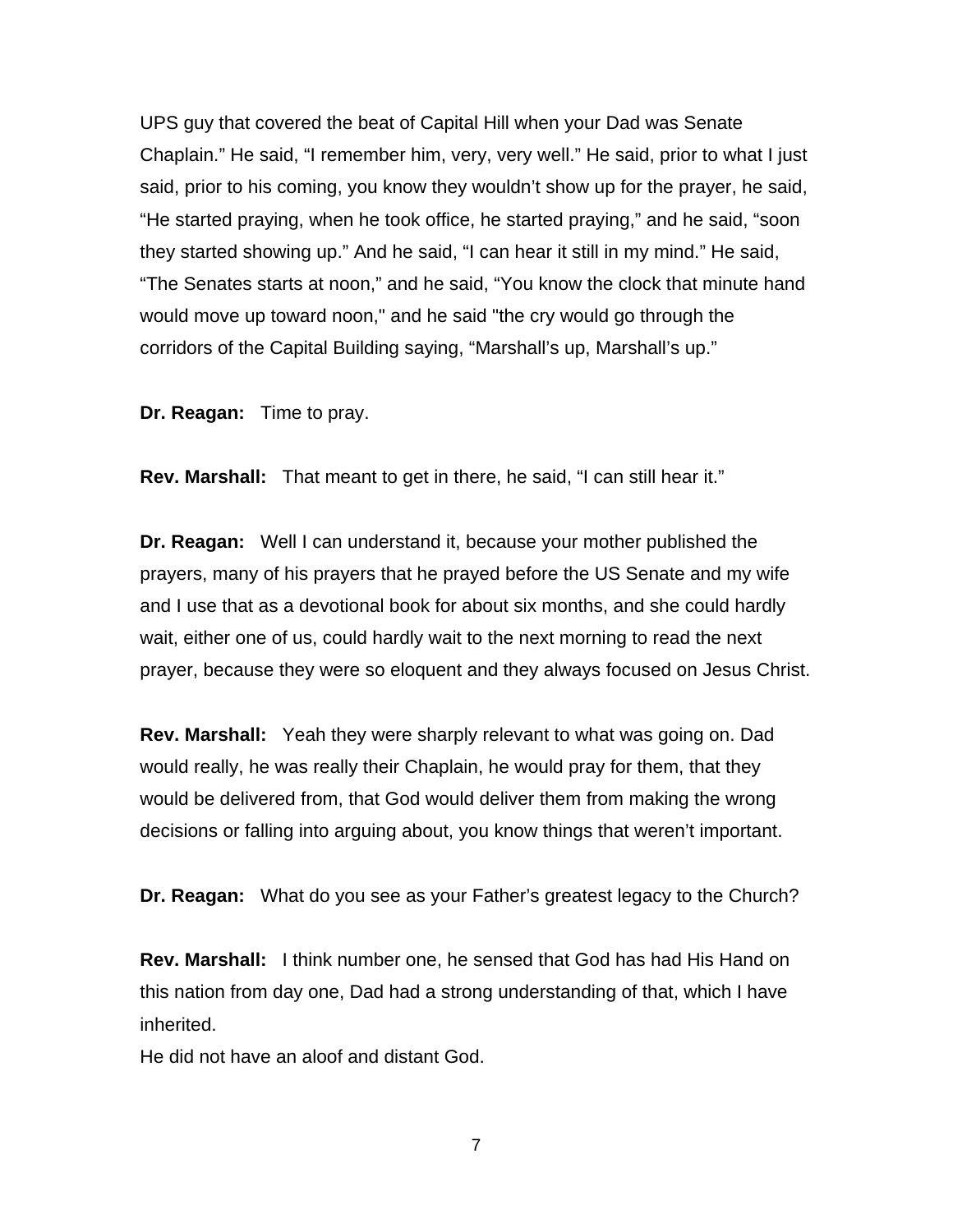**Dr. Reagan:** No, not at all.

**Rev. Marshall:** But, as a Scot you know an immigrant not born here, Dad was given by the Lord, the gift of a deep understanding and discernment about the nature of this nation. About what America is really all about, and God's hand, God's plan, he understood that. And it's remarkable to me David as I look back through some of his sermons, exact same phraseology that I use, not having known that Dad had used that. I have discovered the same exact phraseology in some of his sermons I think gosh, that I mean that is genetics, that's the Lord. You know I didn't know.

Let's come back in a moment to talk about your remarkable Mother.

## **Part 2**

**Dr. Reagan:** Welcome back to my interview with the Reverend Peter Marshall about the spiritual legacy of his remarkable family. Peter after your Dad died at the age of 46, I believe it was, a very young man. Your mother became almost as famous as he did, if not more famous. How did that happen?

**Rev. Marshall:** Well it was really God's gift, David. Mom really didn't know how she was going to support herself and me after Dad died. Dad left no will, actually and Mother ended up writing a tract for the American Lawyers Association about leaving wills. But she went and taught English at a nearby prep-school there near where we lived in Washington D.C., for a while and brought out the first edition of Dad's sermons, "Mr. Jones Meet the Master." The entire first printing was sold out before publication day.

**Dr. Reagan:** Wow, isn't that something.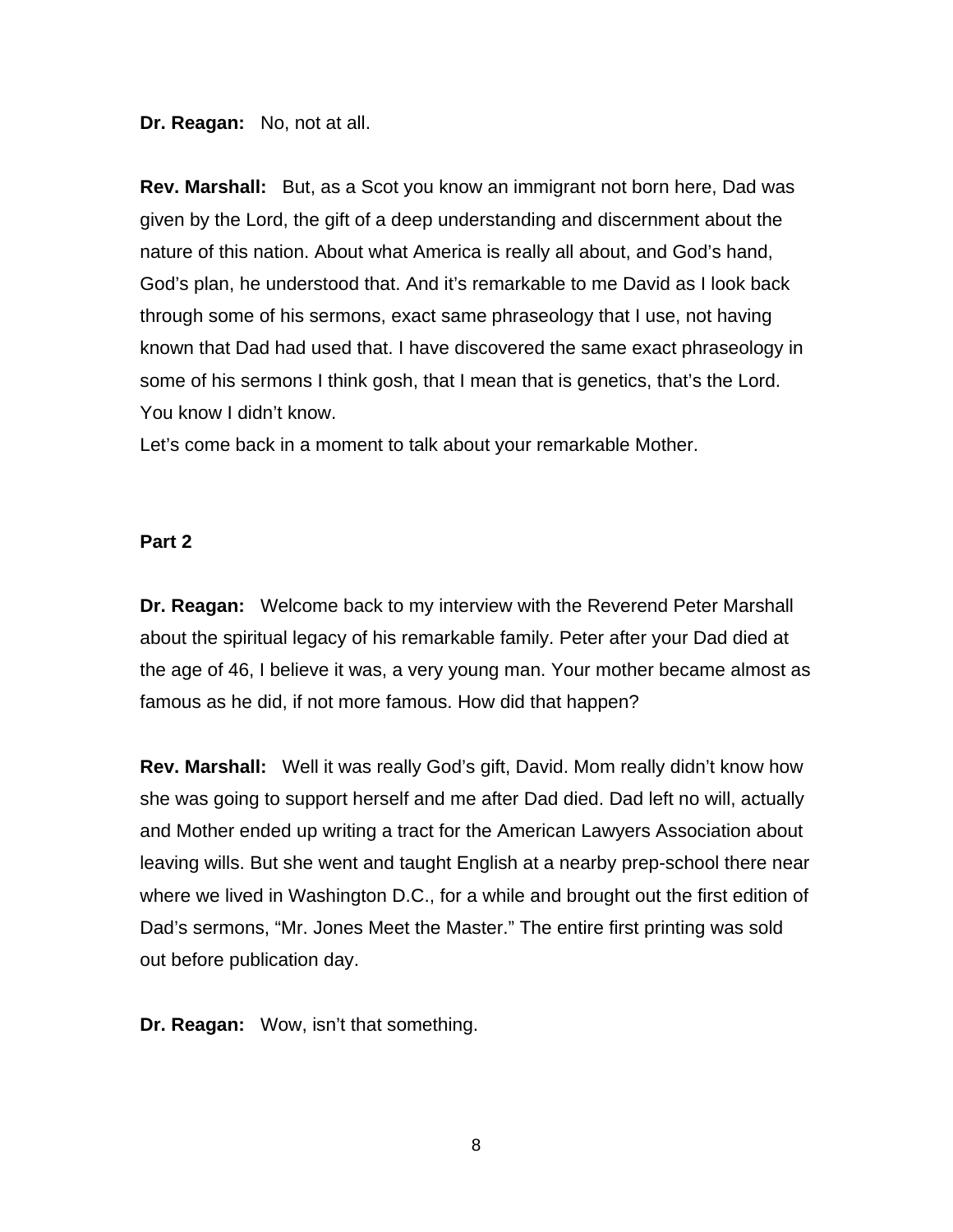**Rev. Marshall:** And they just, God blessed that thing. People across the nation just vacuumed up that book.

**Dr. Reagan:** I have a copy of it myself, and I love it.

**Rev. Marshall:** There you go. I mean it is terrific, some of Dad's best sermons, and she followed that quickly with, I mean that began to help us get on our feet, but of course Dad's legacy just was going out across the country with that. She immediately started work on, "A Man Called Peter," the biography. That was published in 1951, two years later, made into a movie in 1955.

**Dr. Reagan:** What a powerful book.

**Rev. Marshall:** Very powerful, and here is the interesting thing, David, Edward Aswell who was the senior editor of McGraw Hill Publishing in New York that published the book, he was nearing retirement age when she turned in that manuscript, and this was the first thing she had written, alright. The first book she had written, she had written a couple of college you know papers and so forth. Ed Aswell said, "He had never in his entire career ever received a first book that needed less editing than that one."

**Dr. Reagan:** Well that was the anointing of God.

**Rev. Marshall:** Absolutely right, it is miraculous. I mean as a writer I look at that book today, when I recently brought out a new edition of it, an anniversary edition some years back.

**Dr. Reagan:** This one here.

**Rev. Marshall:** You know, and I went through it and I had not, I had not been in it since the time I first read the manuscript when I was a kid, you know, I hadn't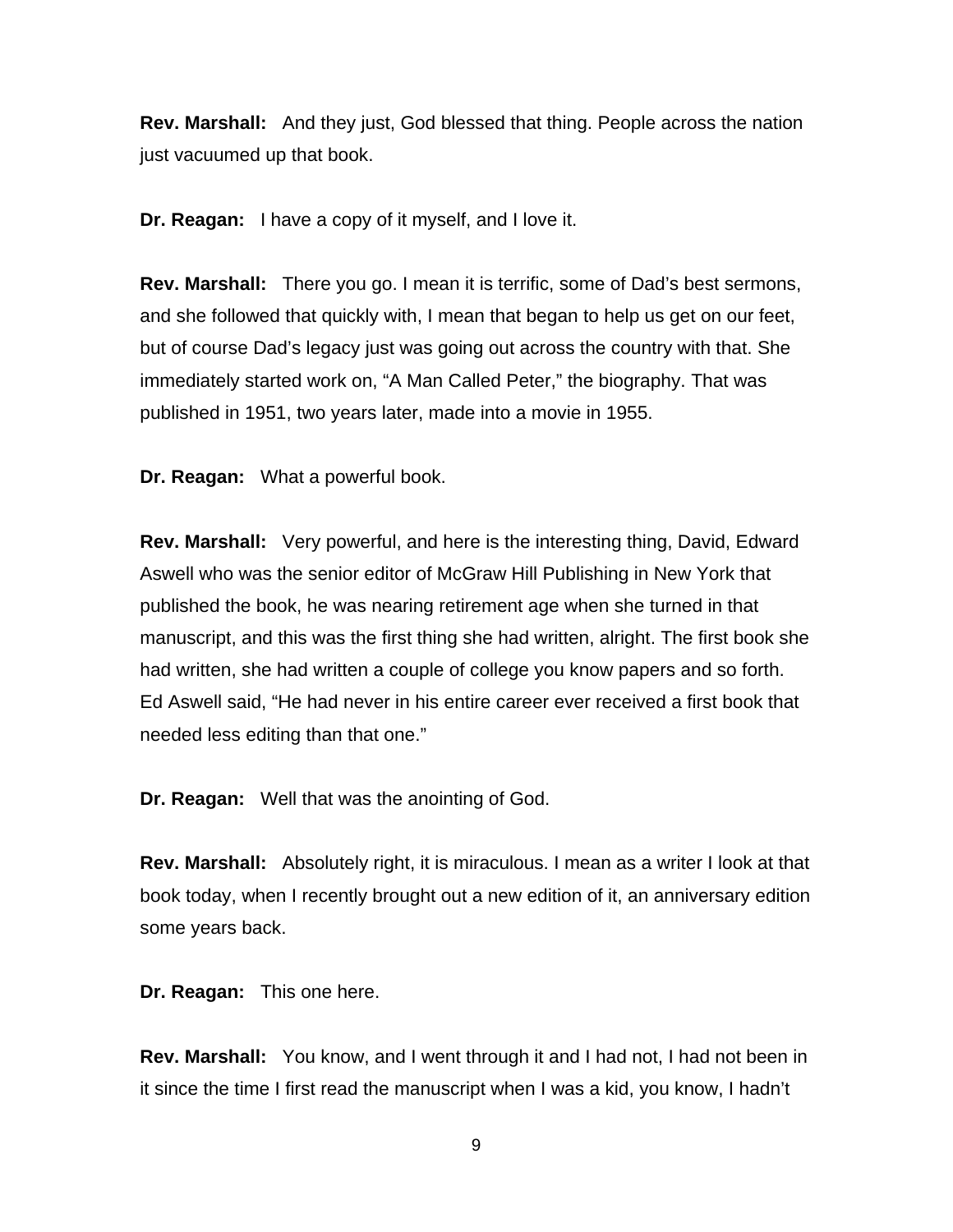opened it. I was amazed, David, at how well written that book is, it is really beautifully done.

**Dr. Reagan:** And this book had an incredible impact, not only as a book but as a movie which was made in what? 1955?

**Rev. Marshall:** Millions and millions have seen it.

**Dr. Reagan:** Staring Richard Todd.

**Rev. Marshall:** Right.

**Dr. Reagan:** And it was a blockbuster.

**Rev. Marshall:** Yeah.

**Dr. Reagan:** But the impact of those two, I have read many times that hundreds if not thousands of young men decided to go into the ministry as a result of this book and the movie.

**Rev. Marshall:** Well that is absolutely true, and I have had dozens and dozens, I am not exaggerating, dozens and dozens of ministers say to me that I saw that movie when I was 14, or 15, or 16, or 18 or something and when I came out of the theater I knew that God had called me into the Gospel ministry. You know that is the Lord, He has used the book and the movie beyond my Mother's wildest imagination.

**Dr. Reagan:** Now both the book and the movie are available through your ministry?

**Rev. Marshall:** Oh, yes absolutely.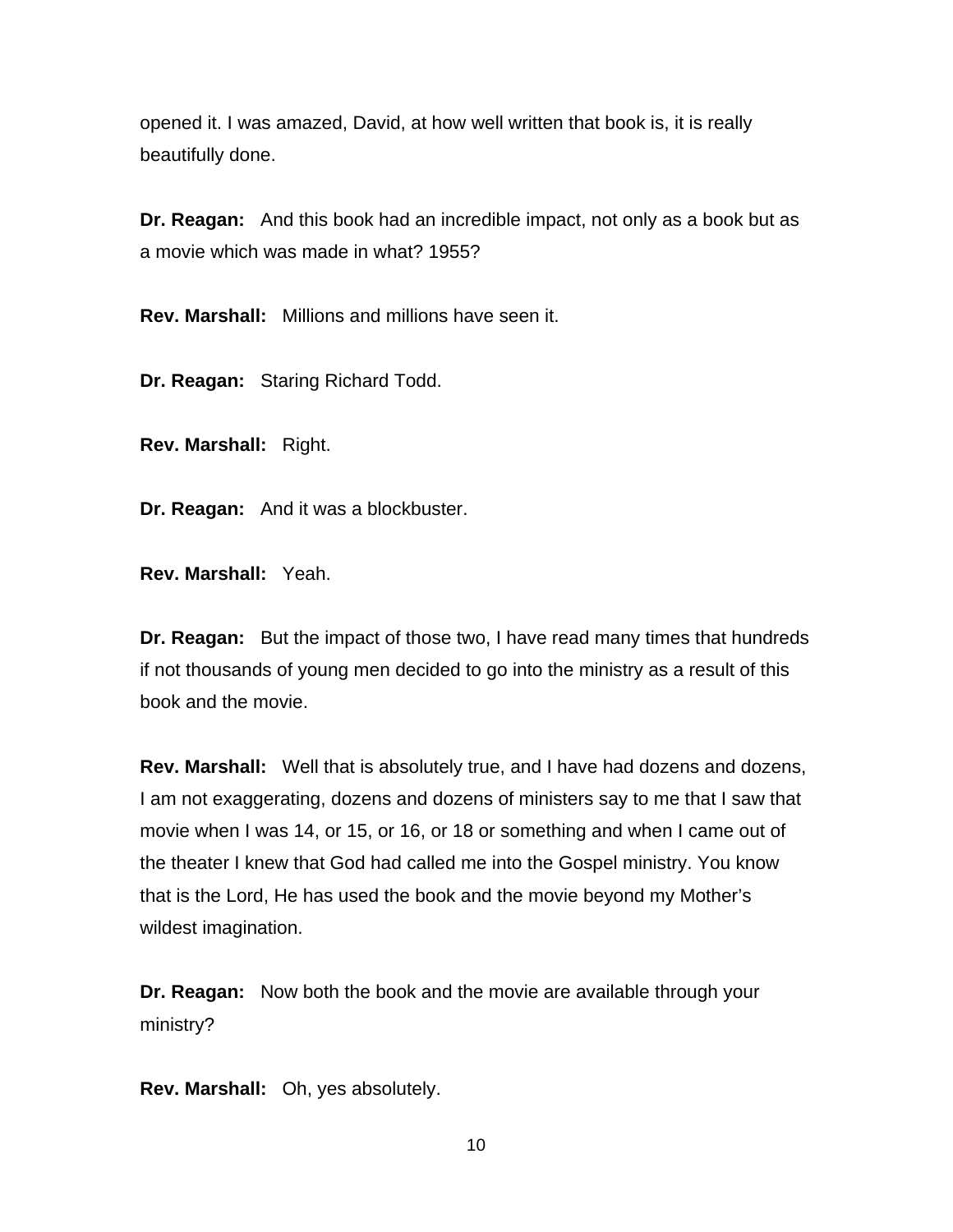**Dr. Reagan:** Ok, we will talk about that more in a moment. But I wanted; you know probably most of our viewers who are familiar with your Mom, Catherine Marshall, probably know her better from something we haven't even mentioned yet. And that is her first novel, *Christy*.

**Rev. Marshall:** Right, over 14 million copies of that book in print, David, I mean it's mind boggling.

**Dr. Reagan:** Tell us about it. What is the book about?

**Rev. Marshall:** Well it is based on two years of my Grandmother, Mother's Mother, her life in the Great Smoky Mountains as a young Presbyterian Missionary. She went… I have been back up where she was back to the mission, it is amazing. In a January snow storm at the age of 19, she followed the post master through the snow drifts, five or six miles back up in one of those hollers back in the Great Smokies in North Eastern Tennessee to minister to those people, many of whom, many of whom had never, never, never been out of those mountains and most of whom had never been out of them. And it is based, it is a novel, so I mean there is fiction, but the way of life, the way the people were the issues, what it was all about, absolutely true.

**Dr. Reagan:** And that was later made into a blockbuster television series.

**Rev. Marshall:** CBS TV series, right they did a good job with it. Kelly Martin a young actress played Grandma. But she it took incredible courage for Grandma to do what she did. I mean no woman ever went back up in, from outside the mountains, you didn't go back up in there because they shot first and asked questions later. They were afraid you were a revenuer see, the only cash crop they had was pouring whisky, you know.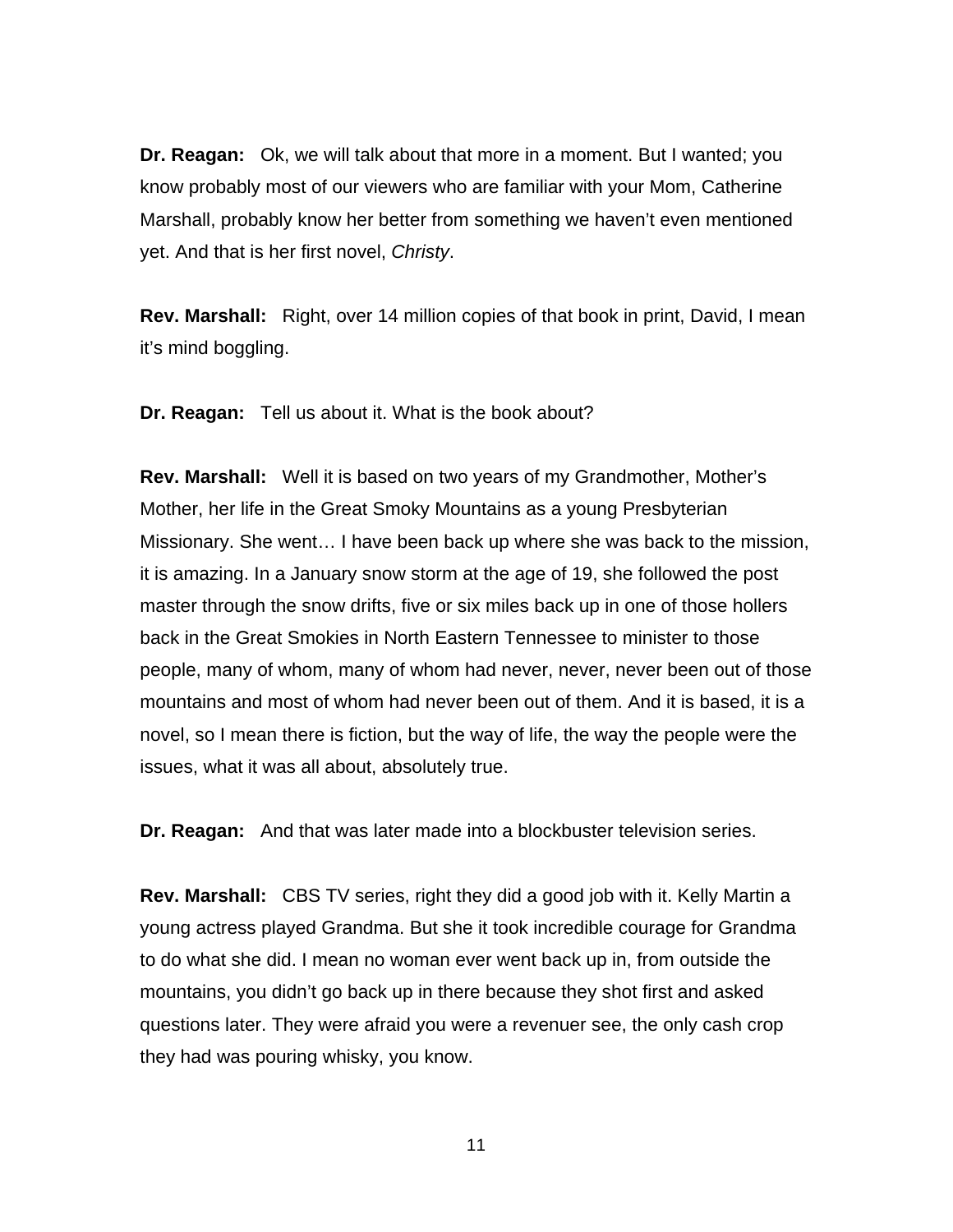**Dr. Reagan:** Right.

**Rev. Marshall:** So they did not take to strangers. And she went up there not only as a women, she went up there by herself.

**Dr. Reagan:** Oh, my.

**Rev. Marshall:** I mean, unbelievable.

**Dr. Reagan:** Well I've got to read that book that is one I haven't read. Let's come back in just a moment and talk about your Father's sermons.

## **Part 3**

**Dr. Reagan:** Welcome back to my interview of the Reverend Peter Marshall regarding the remarkable spiritual legacy of his family. Peter one of your most recent books is this one called, *The War Time Sermons*, of your Father, Dr. Peter Marshall. I tell you this is one of the best books that I have read in years. I started reading this, I couldn't put it down, I've got every page in it marked. This is the best collection of sermons I have ever read in my life and what amazed me is even though they were delivered during World War II they were just as relevant as if they were preached yesterday. Tell us about this book and give us some examples of these sermons.

**Rev. Marshall:** Well I picked 12 of Dad's best World War II sermons, wrote a good solid lengthy introduction to them.

**Dr. Reagan:** Right.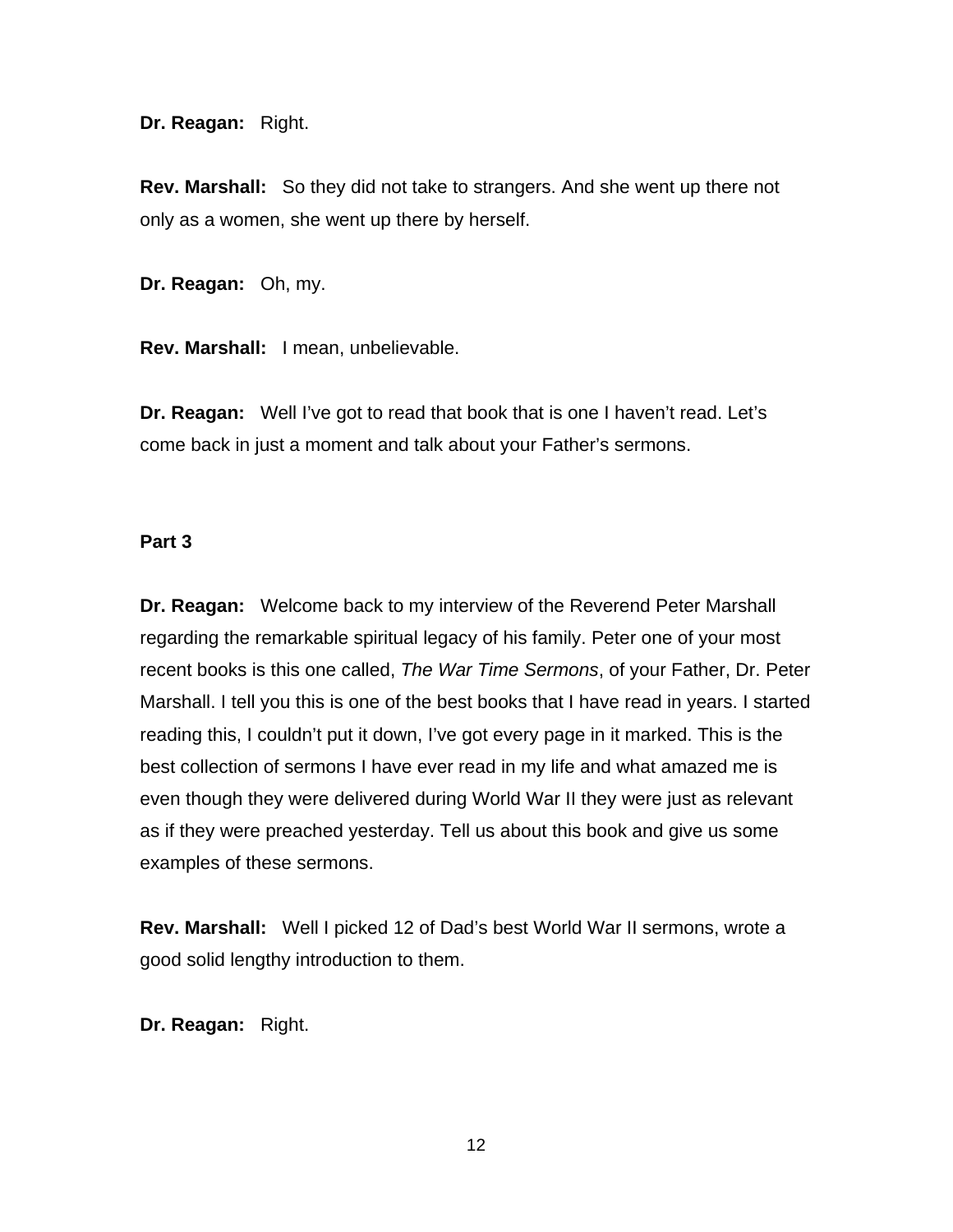**Rev. Marshall:** Talking about Dad's preaching style that we talked about earlier. And about World War II, what that was about, because a lot of people today don't even know what that was all about. And in front of each sermon I have a page I have a screen shot of Dad's original sermon manuscript and a one page introduction about that sermon. Why did he preach that sermon on that Sunday, you know what was going on with the war that he felt led to preach that? But one of the most famous sermons Dad ever gave, David, was at the United States Naval Academy on Pearl Harbor Day, December  $7<sup>th</sup>$ , '41.

**Dr. Reagan:** Talk about the hand of God.

**Rev. Marshall:** Well Dad had been invited to preach and so leaving New York Avenue Presbyterian the hands of his associate pastor Dad drove over to Annapolis. But while he was driving over there that morning he felt strongly led to change his sermon.

**Dr. Reagan:** Yes, that amazed me.

**Rev. Marshall:** Right, so he walks into the Chaplains office and says that. The Chaplain says, "Well by all means preach on whatever you want." Dad ended preaching a sermon on death, and how Christians die. And nobody knew of course that Pearl Harbor was being bombed at that point…

**Dr. Reagan:** Yeah as he was speaking.

**Rev. Marshall:** …but the news came right after church was over. So he was preaching a sermon on death the entire mid ship and all the midshipmen were in the chapel and heard that sermon. Here is part of what he said, ""The meek shall inherit the earth," Christ said, "But He did not mean six feet of it, not a hole in the ground, the grave is not their final heritage. There are thousands insane things easier to believe than these. Human personality will survive, it must survive, else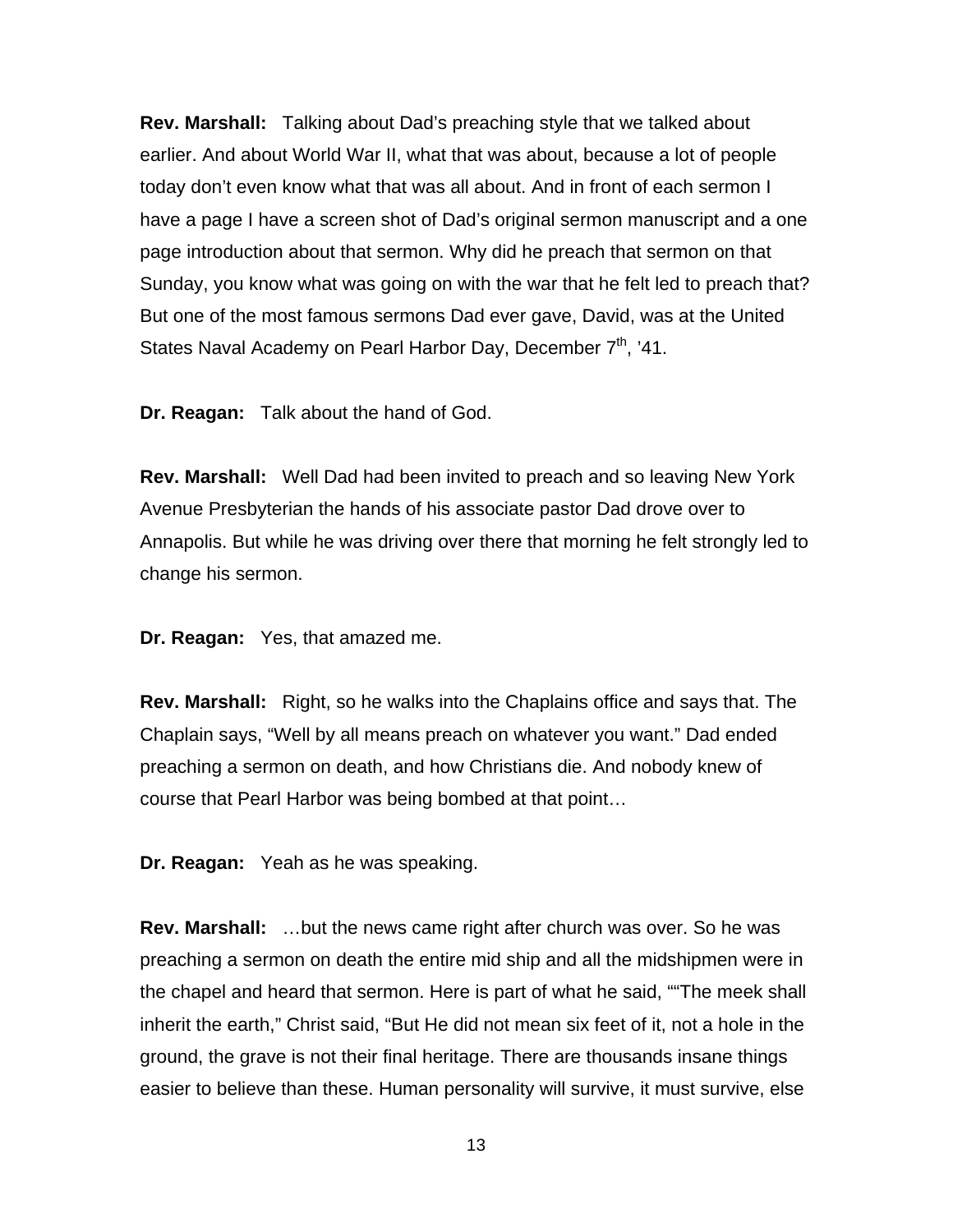God would be the capricious joker in the Universe who created toys in His own image so that He might break them, and sweep them into the garbage cans of his own caprice. Yet where can we find the reassurance the heart seeks? The only proof, the final convincing proof is to be found in Jesus Christ. Read the flaming words of those first preachers in the Acts of the Apostles and you will see that the Good News of Apostolic preaching was not Jesus life, but His death, not his ethic, but His resurrection. The first disciples knew that human personality would survive because one who went into the grave and beyond had come back to say, 'Whosoever believeth in Me shall not perish, but have eternal life."

**Dr. Reagan:** And then driving home he hears about Pearl Harbor.

**Rev. Marshall:** Right.

**Dr. Reagan:** And we don't know for sure, but evidently a lot of those people died who were listening to that talk.

**Rev. Marshall:** Well I had an old man come up to me when I was preaching in Oregon, some years back now. And I had mentioned that sermon, David, and the movie and stuff in my message when I, you know was introducing it, he came up to me afterwards with tears in his eyes, he said, "I was in the chapel that morning." He said, "You have no idea what that sermon meant to the United States Navy." He said, "Whether we were on destroyers or battleships or aircraft carriers, or mine sweepers, or submarines, wherever we were stationed we had heard that message before we went to war." He said, "We had a chance to get right with God, and we took it."

**Dr. Reagan:** Praise the Lord.

**Rev. Marshall:** He said, "You have no idea what that meant to us."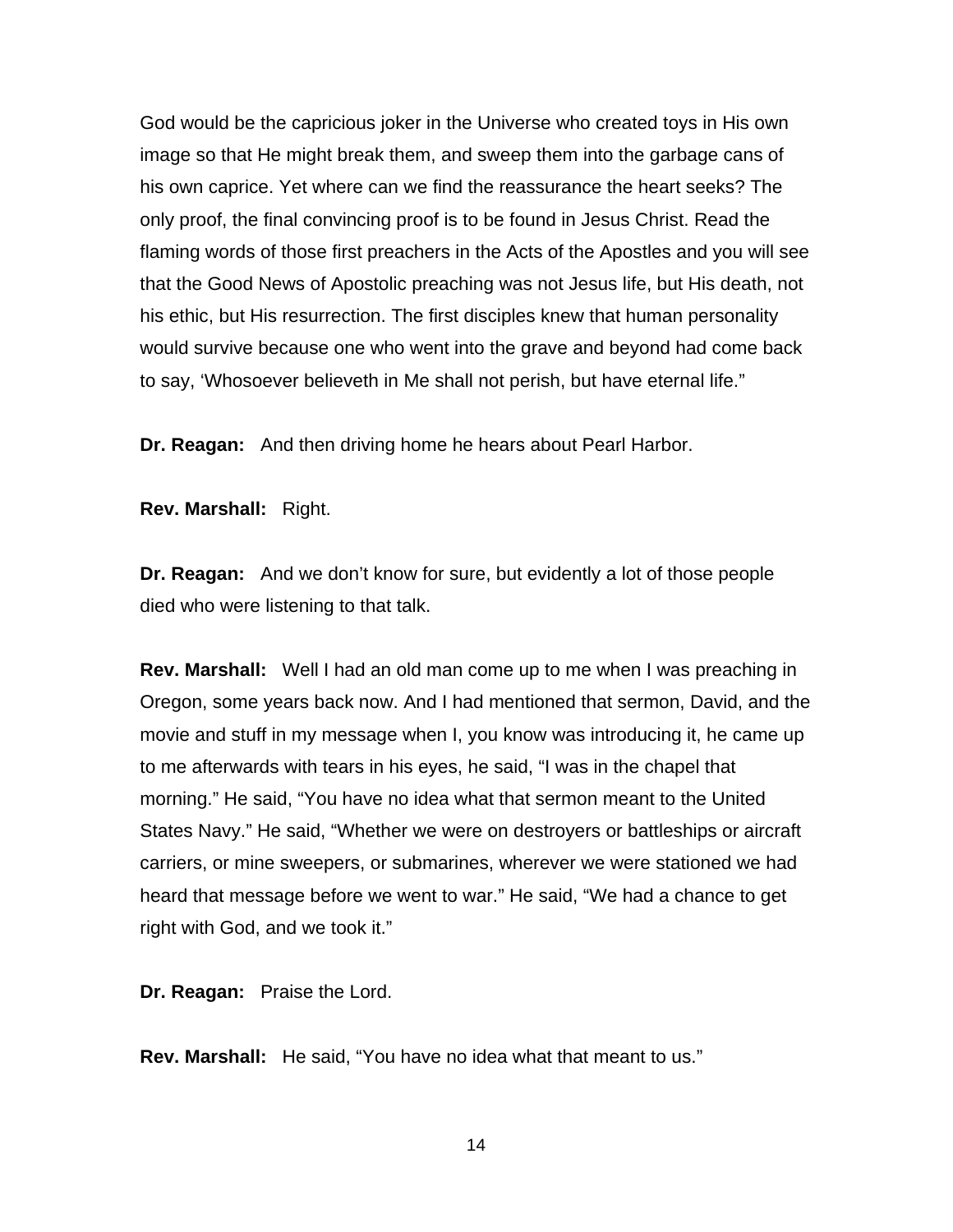**Dr. Reagan:** Give us another example of the sermons of your Dad during World War II.

**Rev. Marshall:** Well it is just amazing stuff in this book. Here is one that is very, very pertinent, you know for today. This is the last sermon in the book.

**Dr. Reagan:** What is the title of the sermon?

**Rev. Marshall:** "Our Covenant Nation."

**Dr. Reagan:** Oh, okay.

**Rev. Marshall:** "Ours is a covenant nation, covenanted with God and the beginning that it had its origins in the determination of the Pilgrim Fathers to establish on this continent a settlement, quote, 'to the glory of God and the advancement of the Christian faith.' They believed in the equality of the individual before God and that ever soul was equally precious in God's sight. The nation was established to the glory of God in order that all should have an equal chance to life, liberty, and the pursuit of happiness. To provide a model for the world and to lead men into a better life, apart from faith in God the history of America has no meaning. A covenant nation is one which recognizes his dependence upon God and his responsibility towards God, and that the highest role a nation can play is to reflect God's righteousness in national policy." That was preached in 1947, David, and we need to hear it today.

**Dr. Reagan:** Boy, do we ever, and that leads me to this final question I wanted to ask you about your Dad and his sermons. If he was preaching today, what do you think he would be preaching?

**Rev. Marshall:** That, he would be preaching, Dad would be thundering strongly from the pulpit that this nation is blowing its call, you know that we are rejecting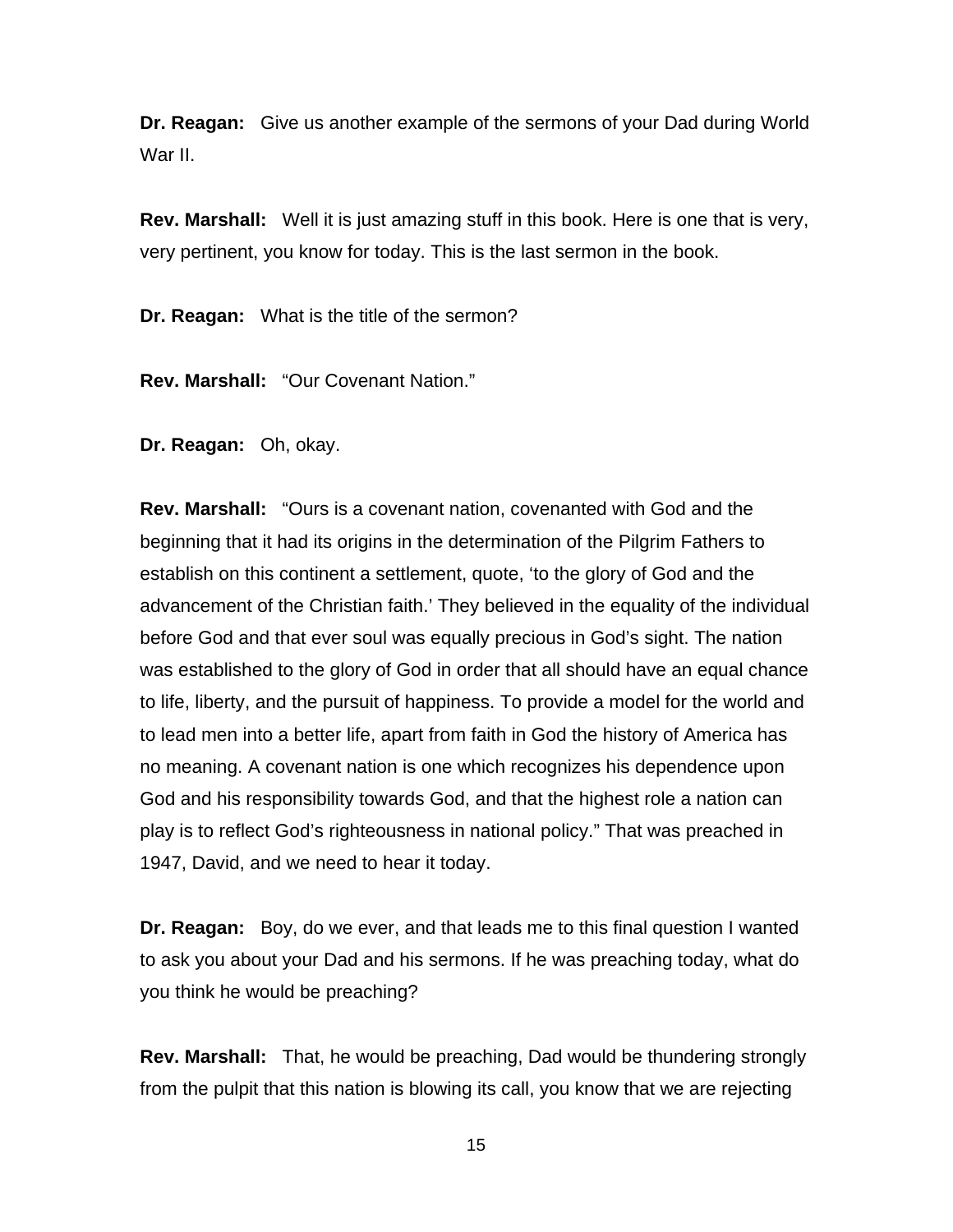God's plan for us, that we need to come to deep repentance. He would be preaching what I am preaching. Its, you know because this is what I believe God is saying to us today. Dad would be right up on that and would be preaching that very strongly.

**Dr. Reagan:** He would be a prophetic voice.

**Rev. Marshall:** Oh, absolutely, because again as I said earlier, Dad had this strong sense of God's plan for this nation. He appreciated America as only an immigrant can, who, because see we've grown up with freedom, we take it for granted.

**Dr. Reagan:** Yes.

**Rev. Marshall:** And it is second nature to us. We don't realize the precious gift it is. But those who are born elsewhere, you know especially those coming out from under oppressive government regimes have a real appreciation of it. I tell every person I meet who has come out of that kind of background and come to America, I say, "Please, please, please speak up to us Americans because we tend to take this for granted. We are spoiled we don't know what we've got here." But the problem is because we don't appreciate God's plan for us and His call on this nation David, we are losing it. We are squandering this heritage. So if Dad were alive today, you bet he would be talking about that.

#### **Part 4**

**Dr. Reagan:** As we are bringing our program to a close I want to thank you once more for coming all the way from Massachusetts down here, that's a long journey to be with us. And I want to thank you for being with us for three weeks in a row. You have really, as we say in Texas, you blessed my socks off Brother.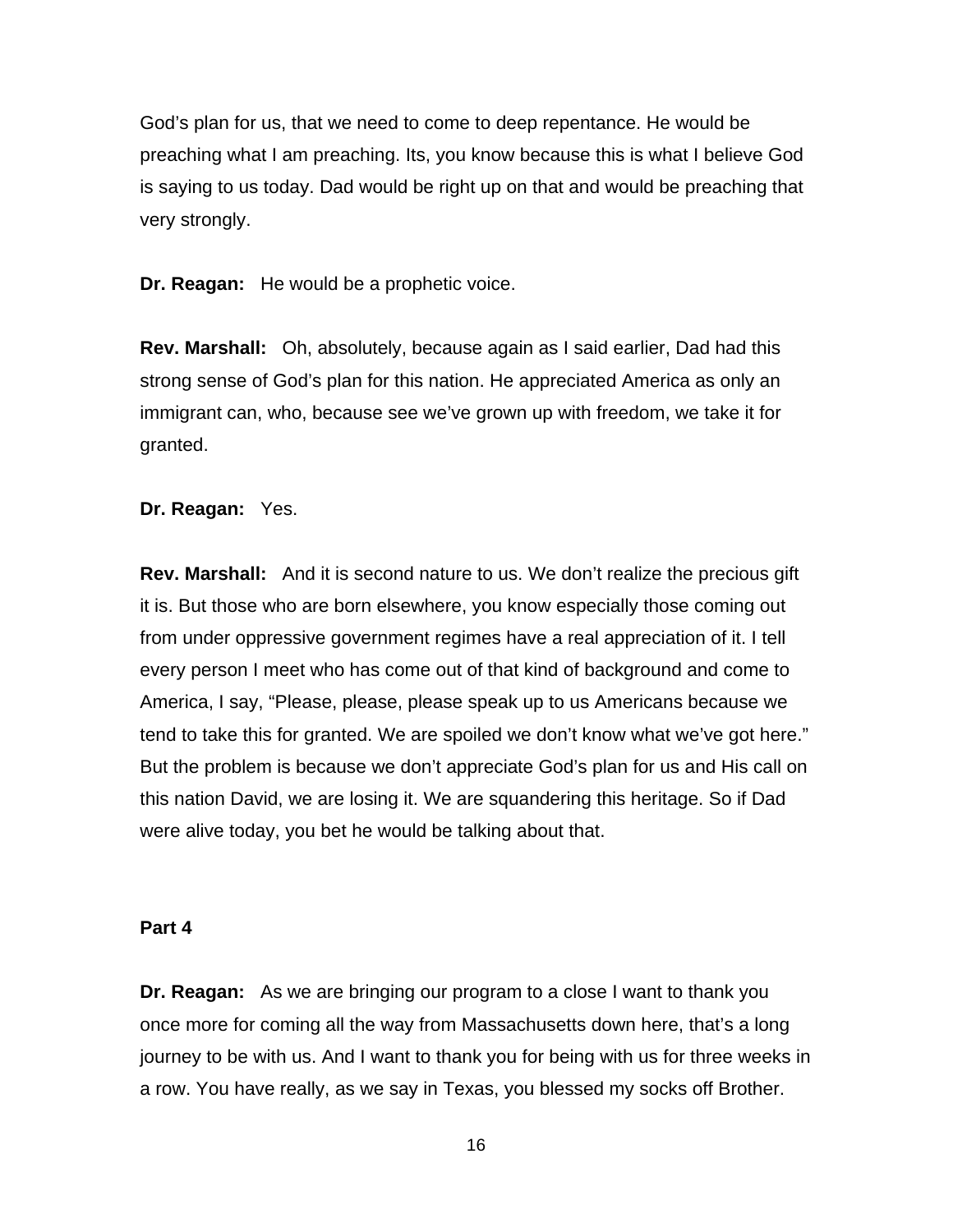And I want to conclude by giving you an opportunity to tell our viewers how to get in touch with you incase they want to invite you to come speak. And most important of all how they can get in touch with your materials so look right into that camera and tell them.

**Rev. Marshall:** Sure, be glad to. Well you can get on my website which is petermarshallministries.com and you will find a very extensive website there, with our store, you can get in there and explore that. We have our adult history books of course, *The Light and the Glory, From Sea to Shining Sea, Sounding Forth the Trumpet,* we have the book of Dad's war time sermons there. The TV show *Christy,* the series is there, the movie, *A Man Called Peter*. Children's versions of our adult books for 8-12 year olds, and activities books for the 5-8 year olds the little kids, we have the whole family covered. We have four of the Crimson Cross Adventure Series, 4 historical novels for young teenagers that the kids love and their parents and grandparents love them because these are based on accurate American History. We tweak it a little bit, add a little bit of drama, but we put the kids, the young readers right down in the middle of it, with these 15, 16, 17 year old heroes, and heroines that actually change American History, become a part of what God did in our nation. So the kids in it, it is about character formation, the kids learn about these young people that they are reading about who made the right choices for God's will in their lives. So there's all kinds of stuff, you can contact me either over the phone calling our 800 toll free number 800-879-3298, I will be happy to talk to you and I am easily reached, I would be happy to talk to you about coming for speaking engagements, conferences or Sunday preaching in your churches wherever it might be. You can order over the phone as well, we take Master Card and Visa, you can use charge cards, or send in checks if you rather. My secretary would be glad to field your phone calls and help you out; there are all kinds of materials and opportunities available for you all. So again that website address petermarshallministries.com.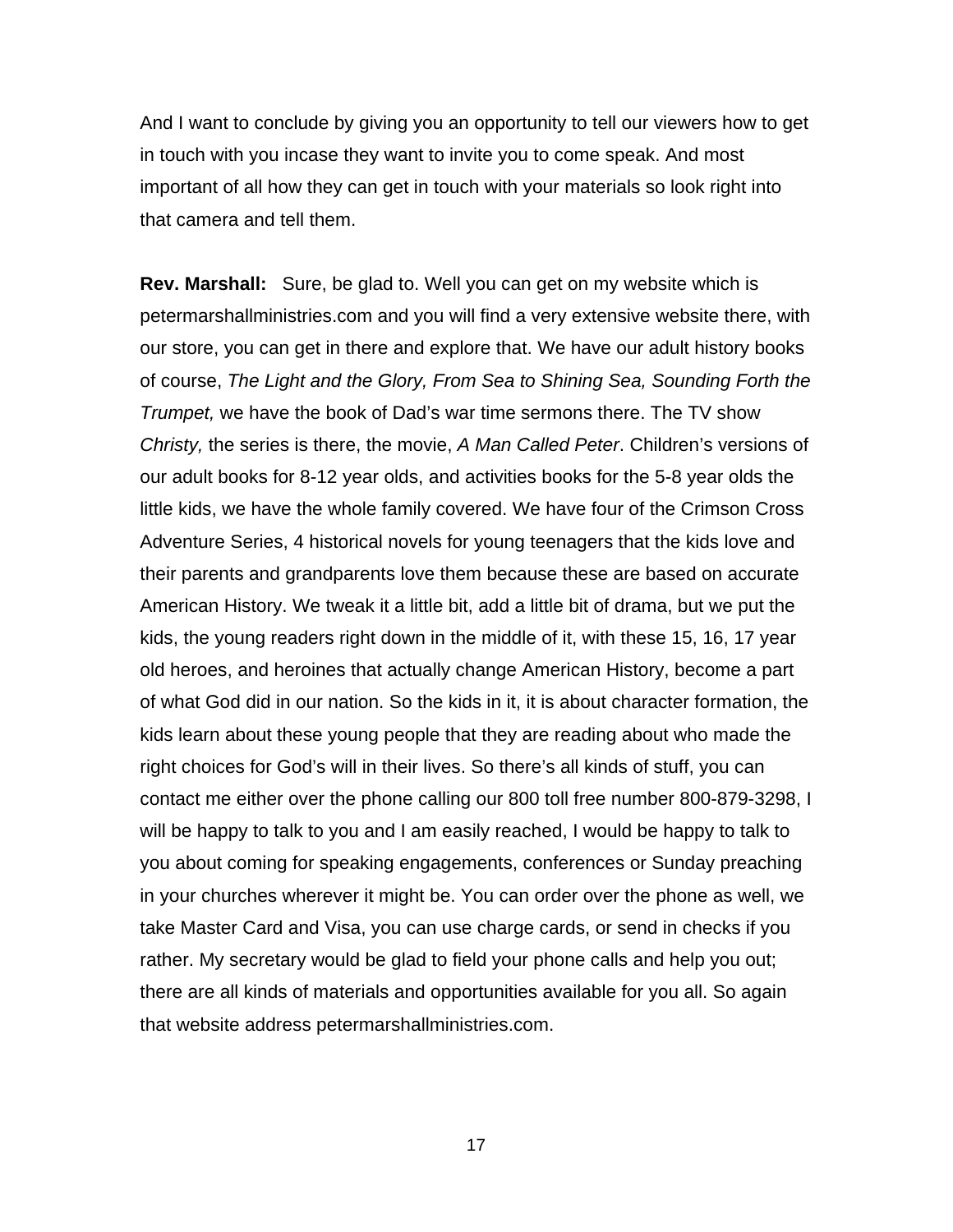**Dr. Reagan:** Well I really want to encourage people to get in touch with you Peter, your ministry is a vital one, it's certainly impacted my life. This book, *The War Time Sermons*, I just can't begin to tell how wonderful it is. I hope people will get a copy. You have what, 22 audio recordings of your Father's sermons?

**Rev. Marshall:** That's right, the only ones that have survived David, they are available on either cassette or CD.

**Dr. Reagan:** They are powerful.

**Rev. Marshall:** Yeah, they are. They are indeed.

**Dr. Reagan:** I highly, in fact so powerful, one time we sent out one of your Father's sermons, "Trial by Fire," to all 2,500 of our prophecy partners and that is a powerful sermon.

**Rev. Marshall:** It is a tremendous sermon, and very relevant to America today, I might add.

**Dr. Reagan:** I was telling you in the break here that the first time I heard that sermon I was driving down the highway, when he got to the end I nearly drove off into a ditch because it had such a powerful ending were talks about you choose Yahweh or you choice Baal.

**Rev. Marshall:** Yeah.

**Dr. Reagan:** And if you choose Baal, you can go to Hell.

**Rev. Marshall:** Right, that's right. Yeah his exact words are, "If God be God then follow Him. And if Baal be God then follow him and go to Hell."